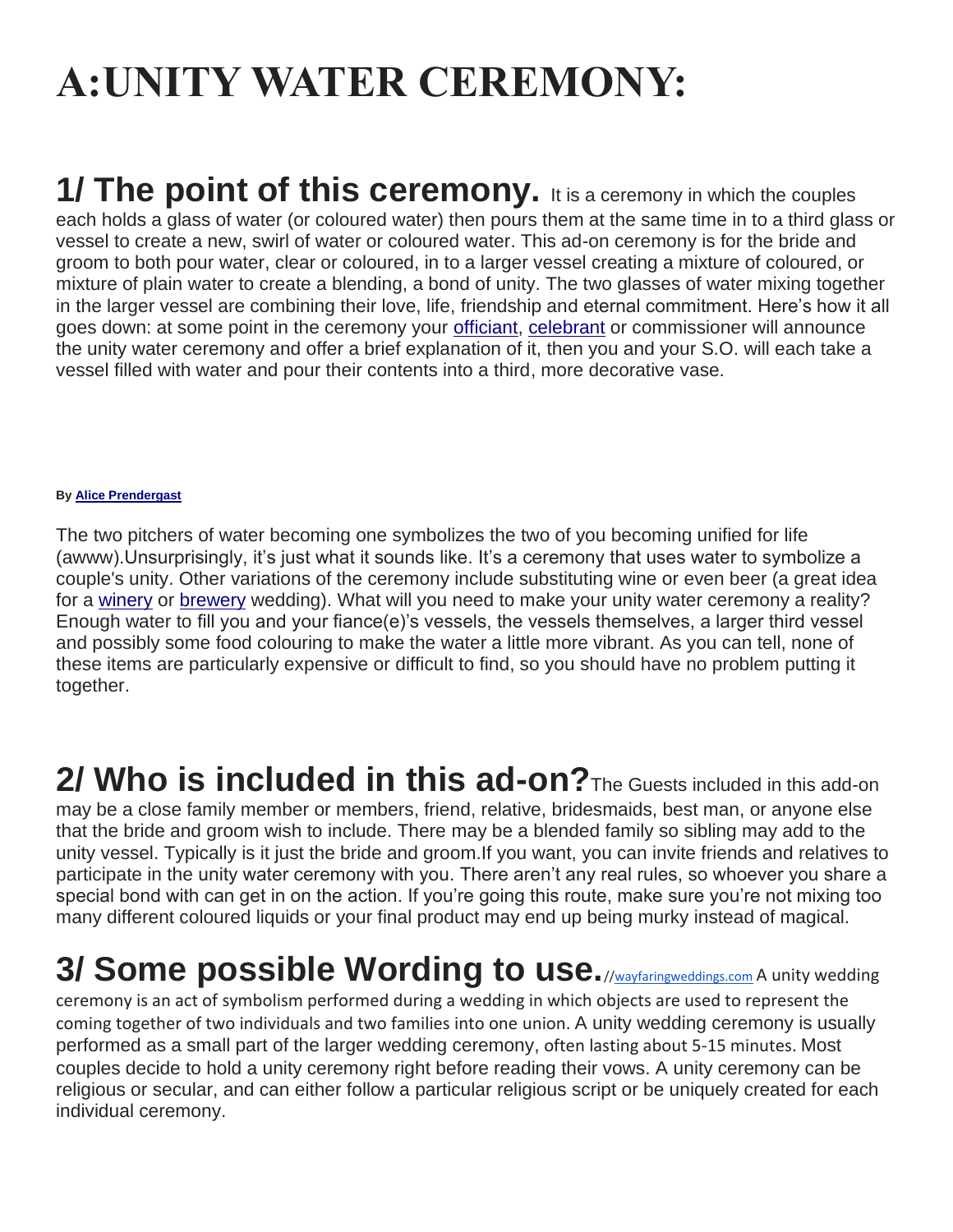**OFFICIANT:** I now ask that (partner 1) and (partner 2) step forward and lift their glasses. Now we will perform a ceremony symbolizing this couple's new union. Today we join two people and two families. *(Partner 1 and partner 2 should lift their glasses of water as the officiant speaks about them).*

(partner 1) The first glass of water represents all the family and friends that have helped them to be the person we stand before today. This glass is full of red water.

(partner 2) This glass of blue water represents all of their wonderful family and friends that have loved and shaped them over the years. Now I ask the couple to step forward with their glasses. Two unique families and two unique individuals have been brought together today to become one. To be successful in their union, they will need to rely on all of the lessons of companionship, empathy, and love that have been taught to them. As a symbol of this union, of your unity, please combine the contents of your glasses in to a single vase. *(couples pour both cups of water in to the third container).* May this vase serve as an everlasting reminder of you union of the love and wisdom from the two families coming together, for all the rest of your lives.

# By [Alice Prendergast](https://www.weddingwire.ca/wedding-ideas/alice-prendergast)

If you're looking for a sweet and special way to take your wedding ceremony to the next level, a water ceremony is the way to go.



We all know the basic building blocks of a [wedding ceremony,](https://www.weddingwire.ca/wedding-ideas/wedding-ceremony-structure--c160) but there are plenty of other traditions you can incorporate to make it even more special. If you're looking to take your big day to the next level consider throwing a unity water ceremony into the mix. It's a sweet and sentimental addition that can be included into both religious and non-religious ceremonies, so it's perfect for any and every couple.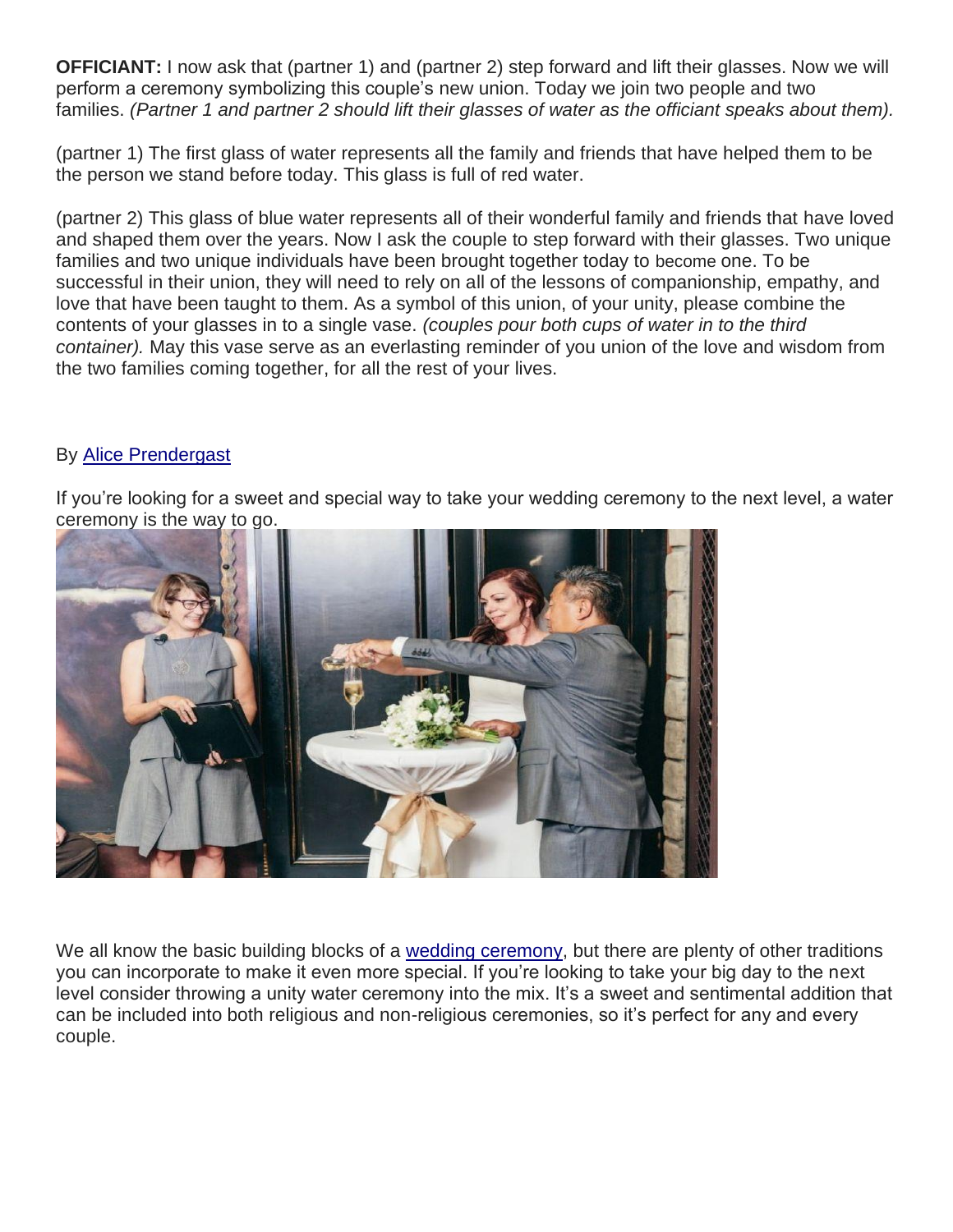Maybe you like the effect of ink in water too as a nice little spin in this ceremony—the mixing ink in [clear water could look wonderful. Also, consider water density. Think carefully about](https://www.confetti.co.uk/shop/product/classic-sand-ceremony-vase-set) how you want to [colour your water and get creative, as certain liquids can give a layered effect.](https://www.confetti.co.uk/shop/product/classic-sand-ceremony-vase-set)



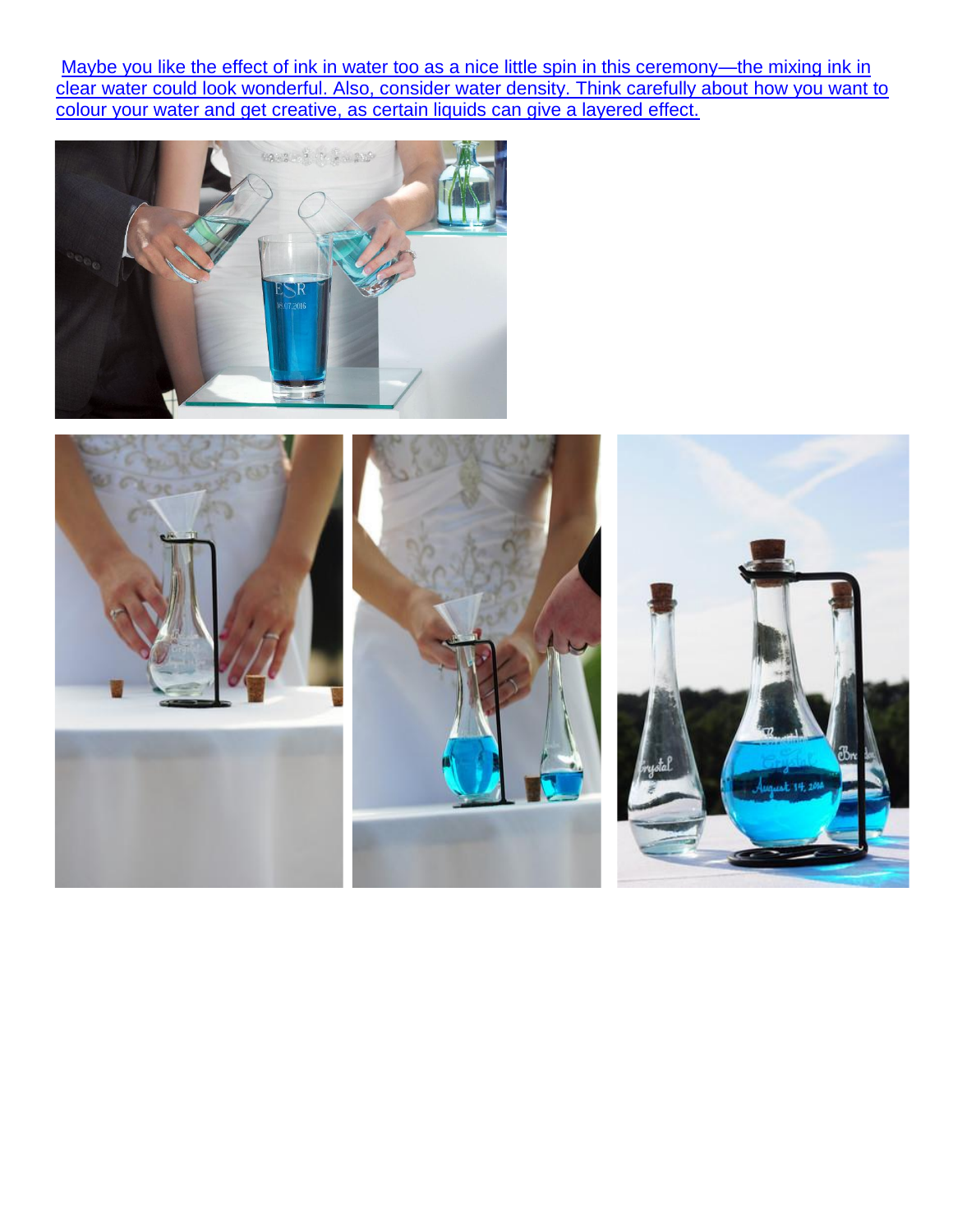B: WEDDING POEMS:

"FOREVER" by Ms Moen www.Pinterest.

WILL YOU LOVE ME WHEN I'M ANCIENT? WILL YOU FEEL THE SAME AS TODAY? WILL I STILL MAKE YOU HAVE BUTTERFLIES, AND STILL FEEL PROUD IN EVERY WAY? WILL YOU STILL CHAT TO ME DAILY, AND TRY TO MAKE ME LAUGH? Will YOU STILL GIVE ME A CUDDLE, AND SNEAK A PEEK AT ME IN THE BATH? WILL YOU STILL WAKE UP EACH MORNING, AND TURN TO ME WITH A GRIN? WILL YOU STILL TELL ME I'M BEAUTIFUL, AND MEAN OUTSIDE AND IN? WILL YOU ALWAYS WANT TO HOLD ME, AND WANT ME TO FEEL BLISSFULLY SAFE? WILL YOU STILL KNOW WHAT I AM THINKING, JUST BY READING WHAT LIES ON MY FACE? AND IF YOU STILL WANT TO GO AHEAD WITH THIS, THEN HERE'S TO OUR LIFE TOGETHER. SO ANSWER YES TO ALL OF THESE QUESTIONS THEN THERE'S NO DOUBT THIS WILL LAST FOREVER.

### TRADITIONAL IRISH BLESSING.

Ceremony officiants. Rev Laura C. Cannon and Associates. Slightly modified.

May the raindrops fall lightly on your brow May the soft winds freshen your spirit May the sunshine brighten your heart May the burdens of the day roll off you And may gold enfold you in the mantle of each other's love May the road rise to meet you May the wind be always at your back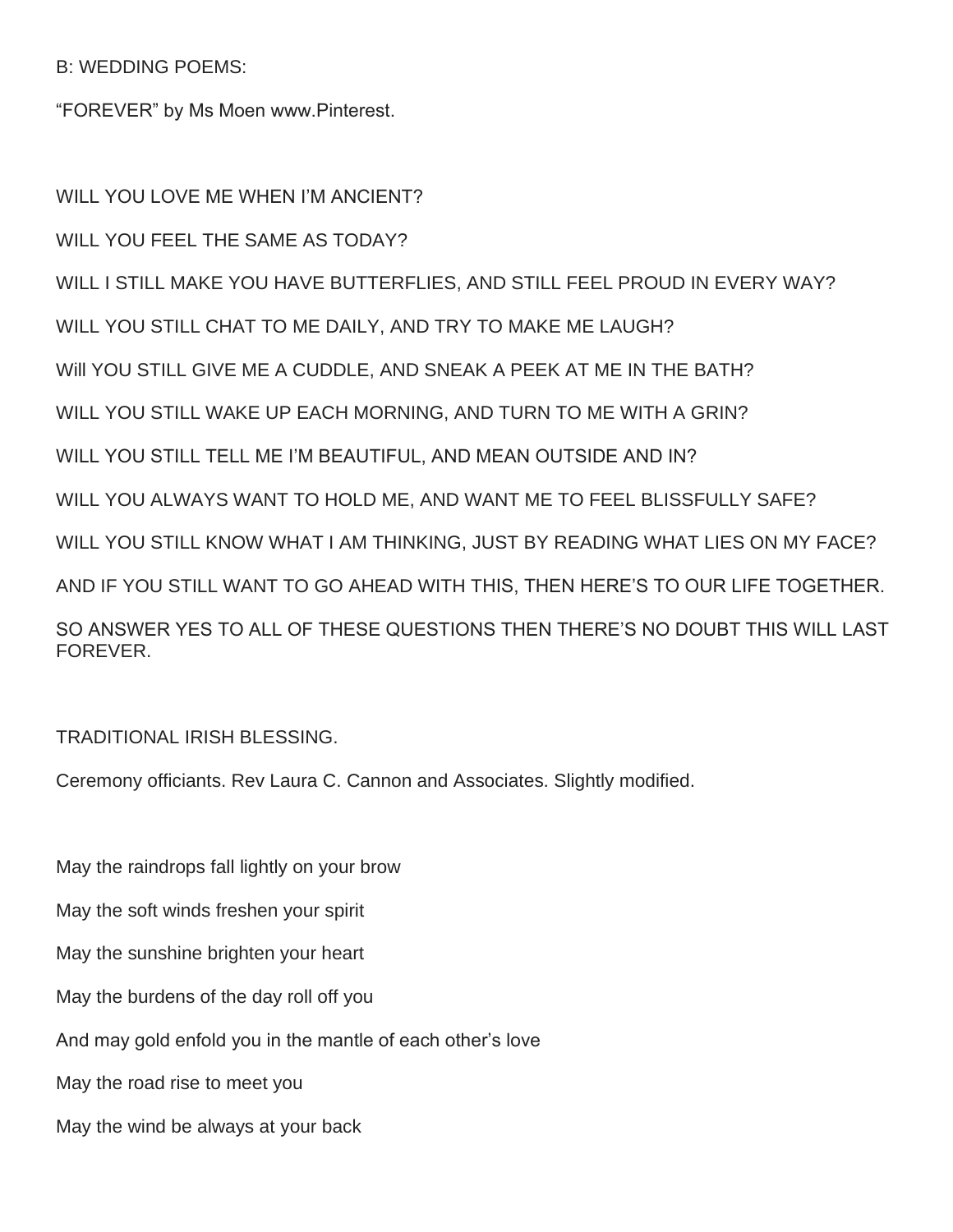May the sun shine warm upon your face and the rain fall softly on your home May you see your family grow May you be void of misfortune and rich in blessings May you comfort each other in time of need May you hold hands and nurture each other's soul May you know nothing but happiness, from this day forward May the joy of today, be those of tomorrow.

BLESSINGS FOR A MARRIAGE: James Dillet Freeman

May your marriage bring you all the exquisite excitements a marriage should bring, and may life grant you also patience, tolerance, and understanding.

May you always need one-another – not so much to fill your emptiness as to help you to know your fullness

A mountain needs a valley to be complete;

the valley does not make the mountain less, but more;

and the valley is more a valley because of had a mountain towering over it.

So let it be with you and you.

May you need one-another, but not out of weakness..

May you want one-another but not out of lack.

May you embrace one another, but not encircle one another.

May you succeed in all important ways with one another,

and not fail in the little graces.

May you look for things to praise, often say, "I love you",

and take no notice of small faults.

If you have quarrels that push you apart,